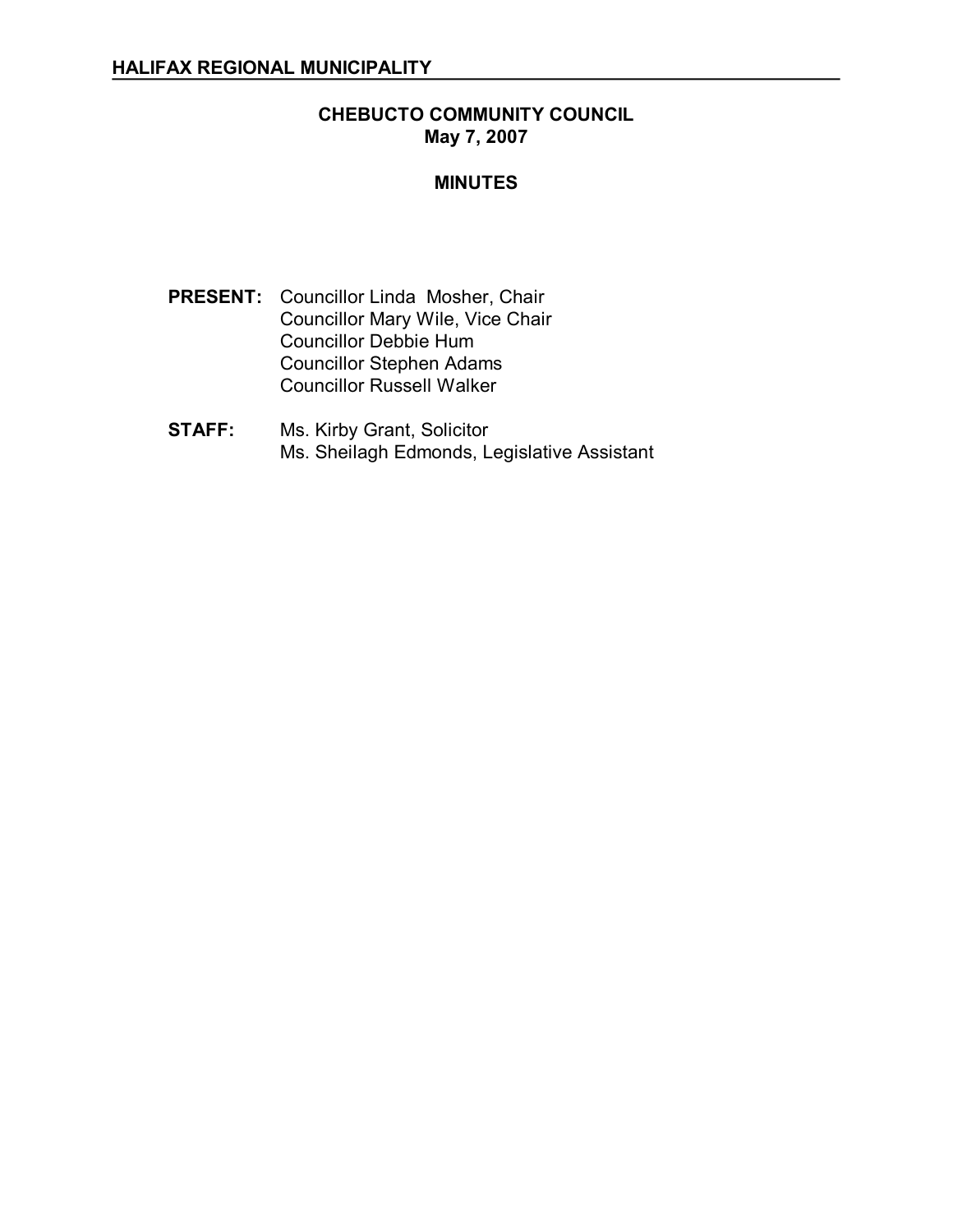# TABLE OF CONTENTS

| 1 <sub>1</sub> |                                                                |                                              |                                                                                                                                                                                                                                                                                              |  |
|----------------|----------------------------------------------------------------|----------------------------------------------|----------------------------------------------------------------------------------------------------------------------------------------------------------------------------------------------------------------------------------------------------------------------------------------------|--|
| 2.             |                                                                |                                              |                                                                                                                                                                                                                                                                                              |  |
| 3.             | APPROVAL OF THE ORDER OF BUSINESS AND APPROVAL                 |                                              |                                                                                                                                                                                                                                                                                              |  |
| 4.             | 4.1                                                            |                                              | <b>BUSINESS ARISING OUT OF THE MINUTES</b><br>4.1.1 Request for a Trail in Hemlock Ravine Park and other HRM<br>Parkland Areas to be Named in Memory of Mr. Colin Stewart 4<br>4.1.3 Welcome to Halifax Sign - St. Margaret's Bay Road  4<br>4.1.5 Appeal of Ralston Street Area Rezoning  5 |  |
| 5.             |                                                                |                                              |                                                                                                                                                                                                                                                                                              |  |
| 6.             |                                                                |                                              |                                                                                                                                                                                                                                                                                              |  |
| 7.             |                                                                |                                              |                                                                                                                                                                                                                                                                                              |  |
| 8.             | 8.1<br>8.2                                                     | <b>HEARINGS:</b><br><b>Public Hearings:</b>  | 8.1.1 Case 00825: Lot Modification Development Agreement, 198                                                                                                                                                                                                                                |  |
| 9.             | 9.1<br>9.2<br>9.3                                              | CORRESPONDENCE, PETITIONS AND PRESENTATIONS: |                                                                                                                                                                                                                                                                                              |  |
| 10.            | <b>REPORTS:</b><br>10.1                                        | Councillors:<br>10.1.1<br>10.1.2             | Councillor Walker - Information Report dated March 20,<br>2007 RE: Non-Truck Routes - Mumford Road 6<br>Councillor Adams - Traffic Lights - Old Sambro                                                                                                                                       |  |
| 11.            |                                                                |                                              |                                                                                                                                                                                                                                                                                              |  |
| 12.            | Case 00977: Amendment to Stage I and Stage II, Phase 1<br>12.1 |                                              |                                                                                                                                                                                                                                                                                              |  |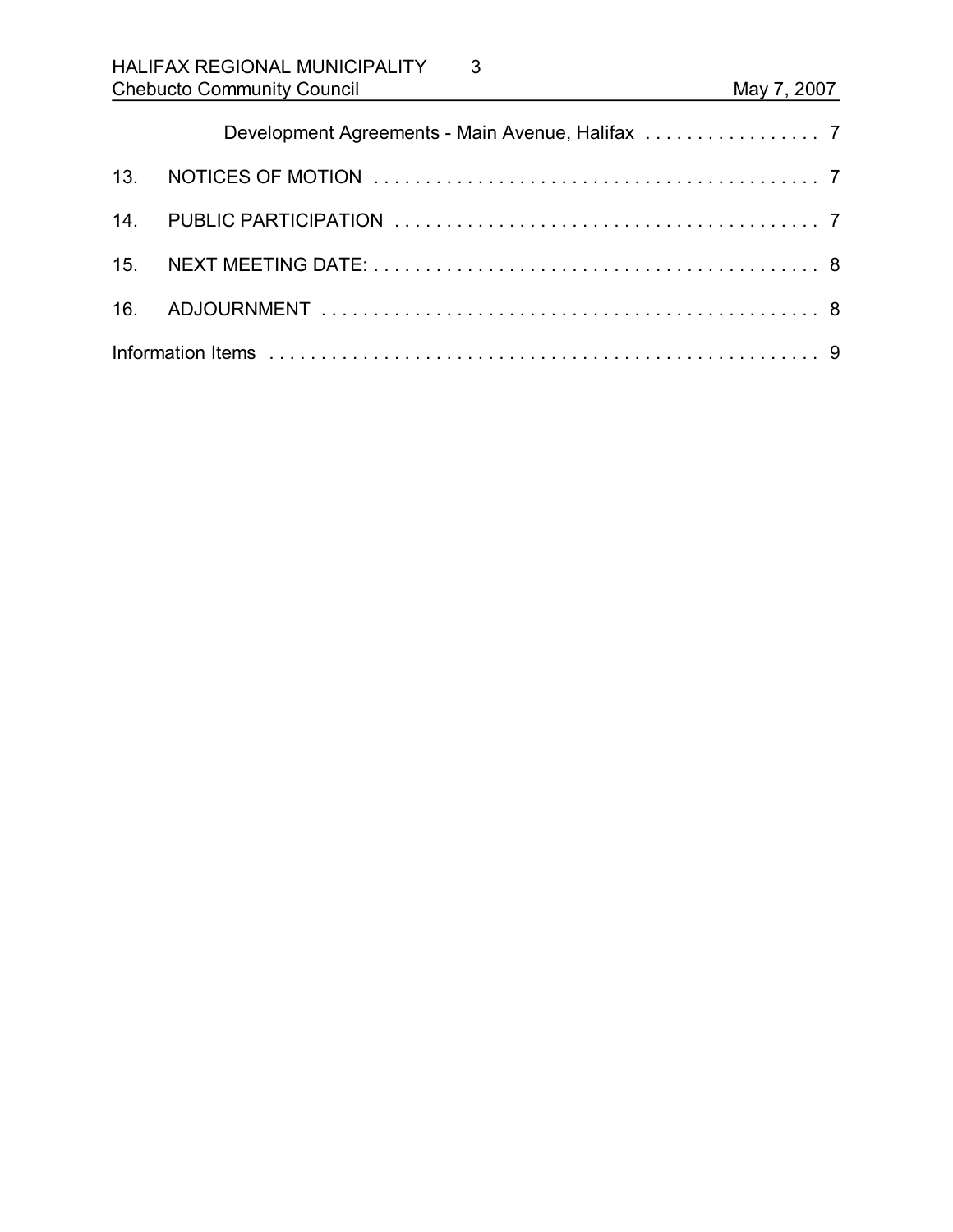# **1. CALL TO ORDER**

The Chair called the meeting to order at 7:00 p.m.

#### **2. APPROVAL OF MINUTES**

**MOVED by Councillor Wile, seconded by Councillor Adams that the minutes of April 2, 2007 be approved. MOTION PUT AND PASSED.** 

#### **3. APPROVAL OF THE ORDER OF BUSINESS AND APPROVAL OF ADDITIONS AND DELETIONS**

#### **Additions:**

12.1 Case 00977: Amendment to Stage I and Stage II, Phase 1 Development Agreements Main Avenue, Halifax. *(Notice of Motion and Schedule a Public Hearing)*

**MOVED by Councillor Walker, seconded by Councillor Adams that the agenda, as amended, be approved. MOTION PUT AND PASSED.** 

#### **4. BUSINESS ARISING OUT OF THE MINUTES**

#### **4.1 Status Sheet Items**:

#### **4.1.1 Request for a Trail in Hemlock Ravine Park and other HRM Parkland Areas to be Named in Memory of Mr. Colin Stewart**

Councillor Hum advised that progress has been made, explaining that staff are tentatively looking at a grove of hemlock abutting Hemlock Ravine Park, off Kent Avenue. She added that there is also going to be a tribute to Colin Stewart at Point Pleasant Park. Councillor Hum advised that this item can be removed from the Status Sheet

#### **4.1.2 Bus Service Stoneridge**

No update was provided. This item is to remain on the Status Sheet.

#### 4.1.3 Welcome to Halifax Sign - St. Margaret's Bay Road

No update was provided. This item is to remain on the Status Sheet.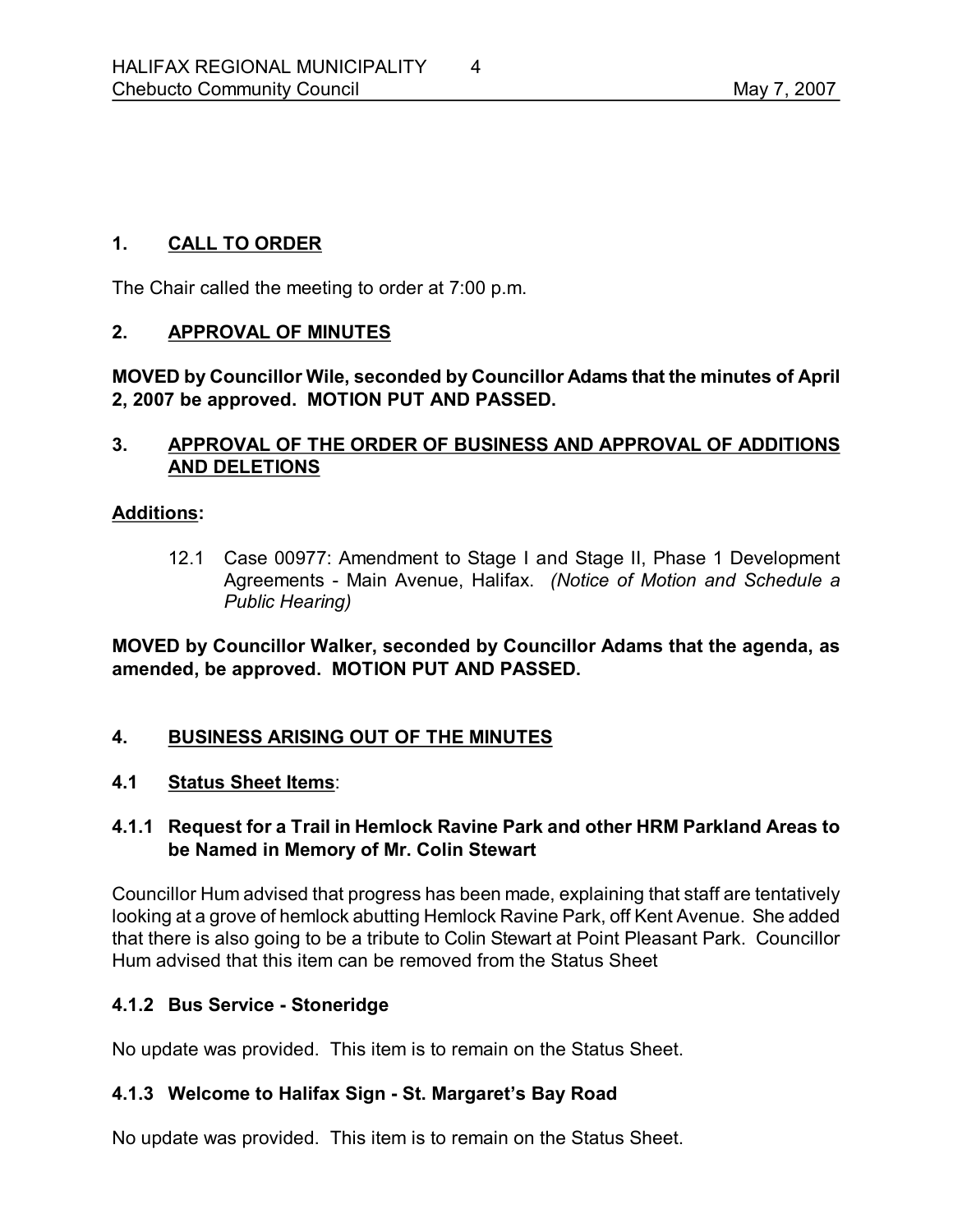# **4.1.4 Rock Pile 182 Milsom Street**

Councillor Mosher asked the Vice Chair to assume the Chair so that she could address this matter.

Councillor Mosher advised that she contacted Mr. Carl Yates, General Manager of Halifax Regional Water Commission and he advised that although the Water Commission does not own the property, they have an easement. She added that she discussed the idea of having a fence erected around the property, instead of the concrete barriers that exist now, however, Mr. Yates indicated that this would not be acceptable as she would require access across the easement. Councillor Mosher advised that she will continue to work with the Water Commission and the residents to see if a compromise can be reached. This item is to remain on the Status Sheet.

Councillor Mosher assumed the Chair.

#### **4.1.5 Appeal of Ralston Street Area Rezoning**

Councillor Walker requested the Legislative Assistant follow up with staff on the status of the appeal. This item is to remain on the Status Sheet.

#### **5. MOTIONS OF RECONSIDERATION None**

- **6. MOTIONS OF RECISSION None**
- **7. CONSIDERATION OF DEFERRED BUSINESS: None**
- **8. HEARINGS**:
- **8.1 Public Hearings:**

#### **8.1.1 Case 00825: Lot Modification Development Agreement, 198 Herring Cove Road, Halifax**

First Reading of this matter was given at Community Council's April 2, 2007 meeting.

A staff report dated February 22, 2007 was before Community Council for its consideration.

Mr. Brian White, Planner, provided an overview of the application by Allen and Catherine Bryden to enter into a lot modification development agreement to allow for the subdivision of property and a second dwelling at 198 Herring Cove Road, as outlined in the submitted staff report.

Mr. White responded to questions.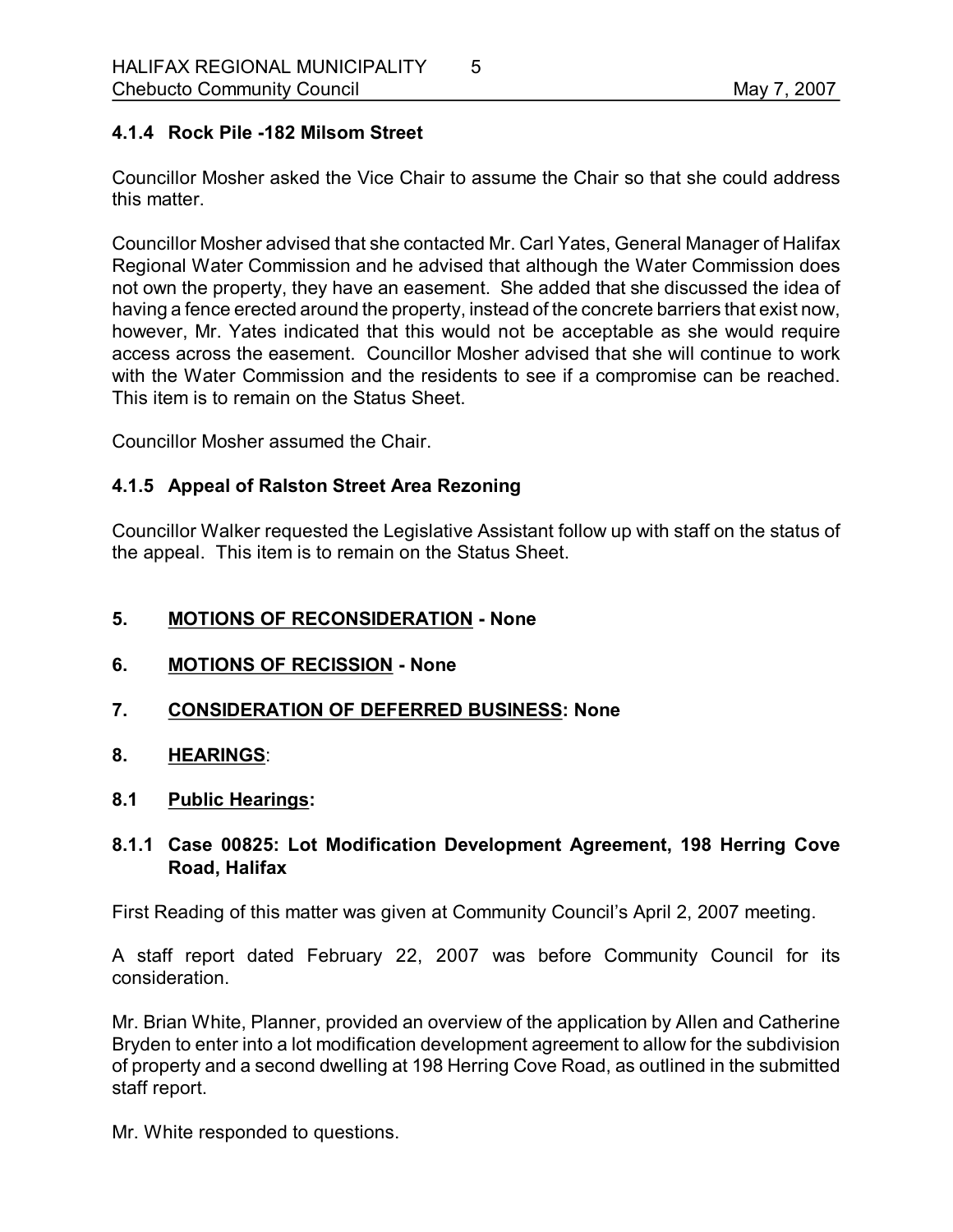The Chair opened the floor for anyone wanting to speak either in favour or in opposition to the application.

The Chair called three times for anyone wishing to speak; there being none, it was **MOVED by Councillor Walker, seconded by Councilor Adams that the public hearing be closed. MOTION PUT AND PASSED.** 

**MOVED by Councillor Adams, seconded by Councillor Walker that Chebucto Community Council:**

- **1. Approve the development agreement, included as Attachment A ofthe February 22, 2007 report, to allow for the subdivision of the property and a second dwelling; and**
- **2. Require that the development agreement be signed within 120 days, or any extension thereof granted by Community Council on request of the applicant, from the date of final approval by Community Council and other bodies as necessary, whichever is later; otherwise this approval will be void and obligations arising hereunder shall be at an end.**

#### **MOTION PUT AND PASSED.**

**8.2 Variance Appeal Hearings:** None

# **9. CORRESPONDENCE, PETITIONS AND PRESENTATIONS:**

- **9.1 Correspondence:** None
- **9.2 Petitions:** None
- **9.3 Presentations:** None
- **10. REPORTS:**
- **10.1 Councillors:**

# **10.1.1 Councillor Walker Information Report dated March 20, 2007 RE: Non Truck Routes - Mumford Road**

An information report dated March 20, 2007 was submitted at Chebucto Community Council's April 2, 2007. Councillor Walker was unable to attend the April 2, 2007 meeting and requested that the report be referred to this meeting.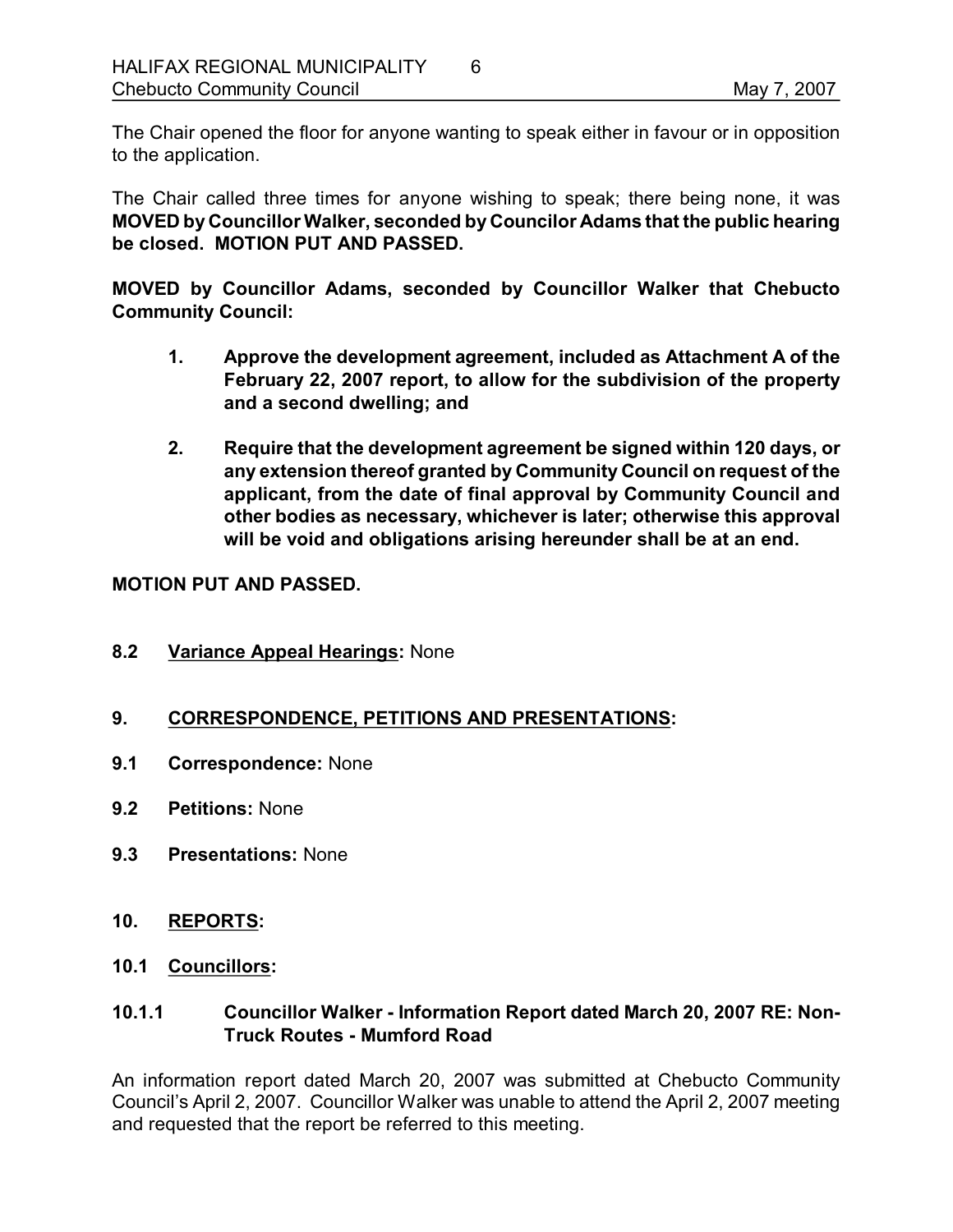Councillor Walker referred to the last paragraph, on page 3 of the second attachment to the information report, and requested the Legislative Assistant find out if amending the Truck Route By-law would be dealt with by Regional Council or Community Council. In reference to this paragraph, Councillor Walker noted that staff indicate it is possible to amend the Truck Route By-Law to prohibit operation of trucks over 3,000 kilograms over the railway tracks.

**MOVED by Councillor Walker, seconded by Councillor Adams that Chebucto Community Council request that staff proceed with the necessary steps to amend the Truck Route Bylaw to prohibit trucks from crossing the bridge over the railway tracks on Mumford Road. MOTION PUT AND PASSED.** 

## **10.1.2 Councillor Adams Traffic Lights Old Sambro Road/North West Arm Drive**

Councillor Adams advised that traffic in the area of the Old Sambro Road and North West Arm Drive is very busy and making a left turn from Old Sambro Road onto North West Arm Drive is almost impossible, especially during rush hour traffic. Councillor Adams added that the was somewhat annoyed with this issue because, previously, he requested traffic lights in this area but was refused because there was not enough traffic to warrant the lights. However, in a response he received to request for flowers and shrubbery to be planted at the end of the road, he was refused on the basis that there was too much traffic to allow for the planting. The Councillor pointed out that if there was too much traffic to plant flowers and shrubs, then it should warrant the installation of traffic lights.

**MOVED by Councillor Adams, seconded by Councillor Walker, that traffic lights be installed at the intersection of the Old Sambro Road and North West Arm Drive. MOTION PUT AND PASSED.** 

- **11. MOTIONS:** None
- **12. ADDED ITEMS:**
- **12.1 Case 00977: Amendment to Stage I and Stage II, Phase 1 Development Agreements - Main Avenue, Halifax**

A staff report dated April 16, 2006 was submitted.

**MOVED by Councillor Wile, seconded by Councillor Walker that Chebucto Community Council give Notice of Motion to consider an application by W.M. Fares Group to amend the Stage IDevelopment Agreement for Mount Royale, and schedule a Public Hearing for June 11, 2007. MOTION PUT AND PASSED.** 

#### 13. NOTICES OF MOTION - None

**14. PUBLIC PARTICIPATION**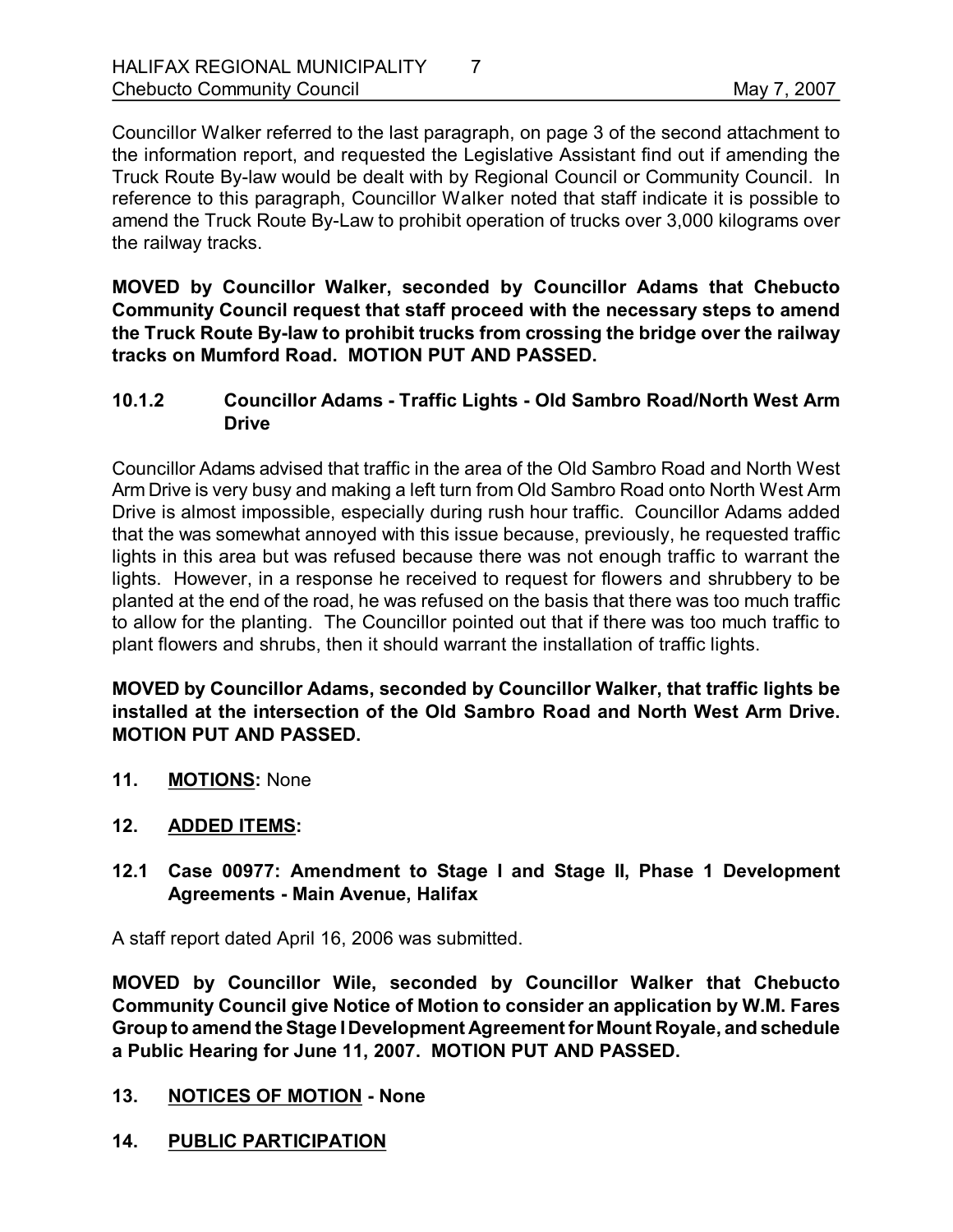#### **Wendy MacDonald, Clayton Park**:

Ms. MacDonald addressed Community Council and provided the following comments:

- C a successful clean up was held at Belchers Marsh Park on the weekend in which over 35 people participated; they are still finding building debris and Christmas trees; it is very discouraging that they found Christmas trees because it appears apartment dwellers do not seem to be getting the message about recycling. She questioned how many apartment buildings in District 10 were participating in HRM 's mandatory recycling projects.
- C street signage on Lacewood Drive on the right hand side of the road (coming from Bayers Lake) has large lettering but Parkland Drive has small lettering. It appears that only side of the road has signage with large print.
- C Concern was expressed that the HRM Visitors Maps were not going to be printed anymore.

Councillor Wile thanked Ms. MacDonald for her work in regard to the clean up of Belchers Marsh Park. In reference to her comment about street signage, Councillor Wile explained that staff hope to replace all street signage to the large lettering. The Councillor suggested that having the large lettering on one side of the street at this time, may be the method in which staff are working through the replacement process.

Councillor Wile indicated that she would like more information in regard to Ms. MacDonald's concern about the Visitor Maps.

# **MOVED by Councillor Wile, seconded by Councillor Hum that staff provide a report on the status of printing of the Visitors Map. MOTION PUT AND PASSED.**

#### **15. NEXT MEETING DATE:**

The Chair pointed out that the June meeting is scheduled for June 11, 2007, the second Monday of the month, so as not to conflict with the Federation of Canadian Municipalities meeting held the first week of June.

#### **16. ADJOURNMENT**

The meeting adjourned at 7:22 p.m.

Sheilagh Edmonds Legislative Assistant